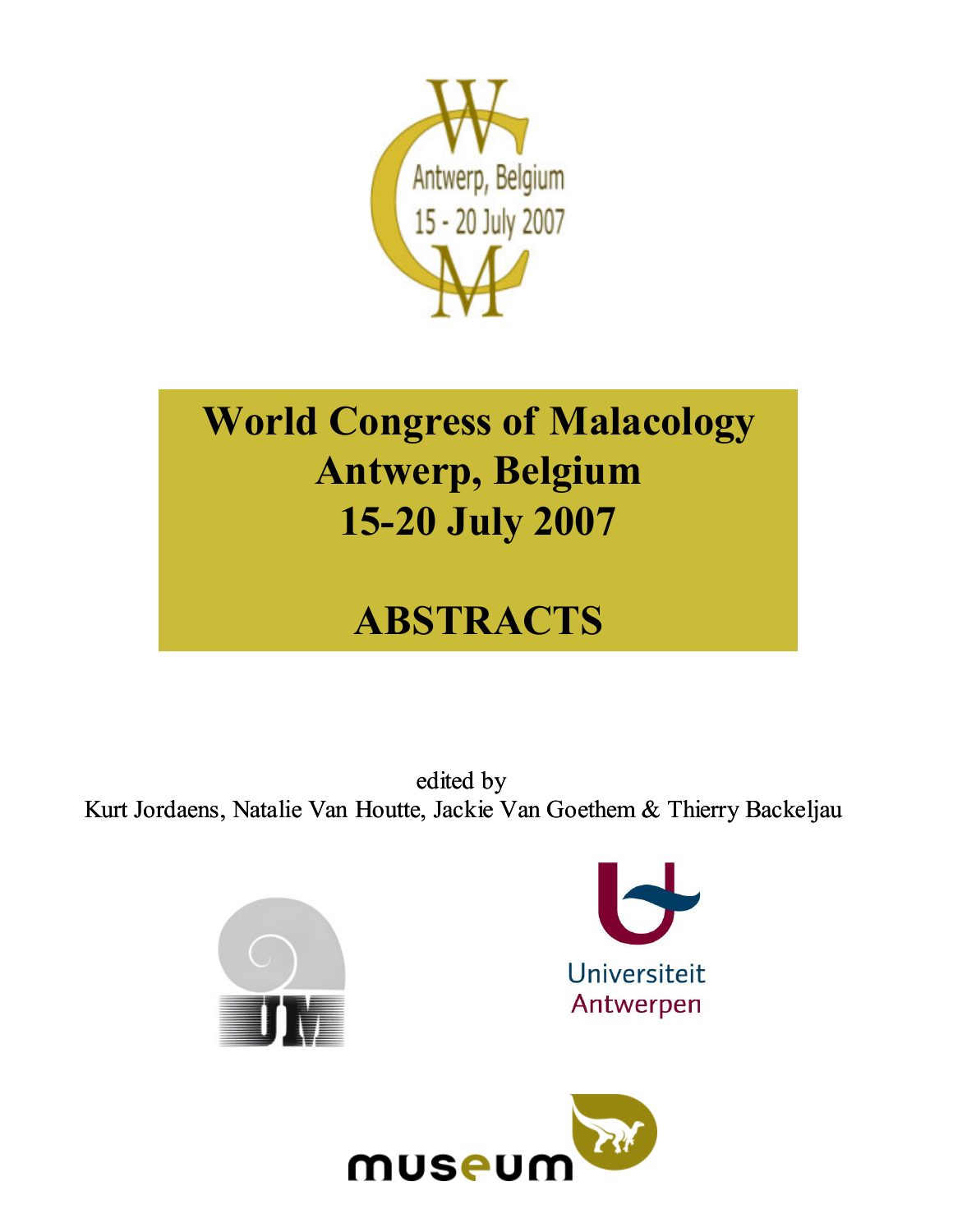World Congress of Malacology, Antwerp, Belgium, 15-20 July 2007

Edited by Kurt Jordaens, Natalie Van Houtte, Jackie Van Goethem & Thierry Backeljau

ISBN: 978-90-9022078-9 © Unitas Malacologica, 2007 Abstracts may be reproduced provided that appropriate acknowledgement is given and the reference cited.